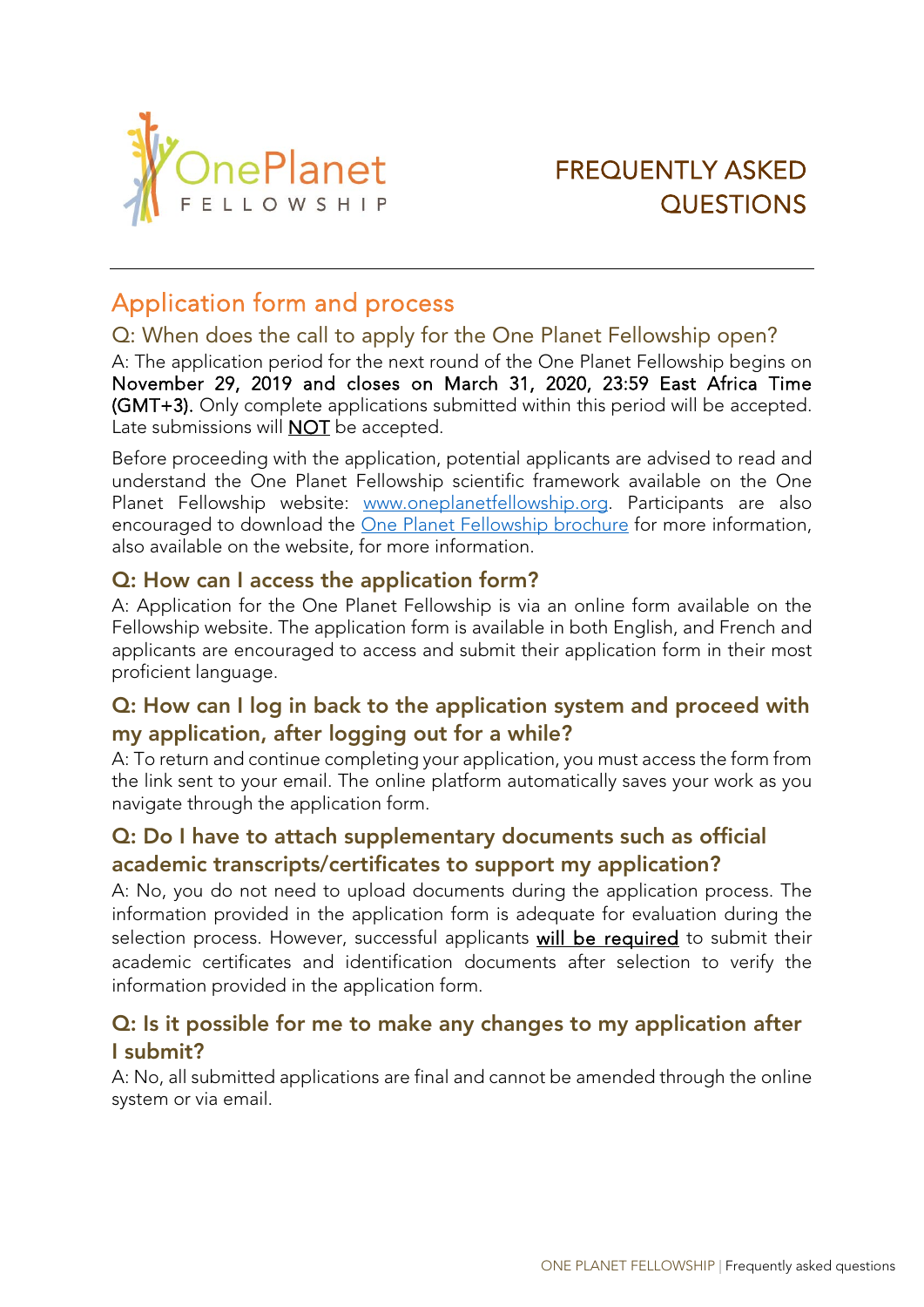

### Q: What are the most important tips to have an outstanding application?

A: To distinguish your application from many other high-quality competitors, you must convincingly demonstrate the alignment between your career and personal goals with the overall goal of One Planet Fellowship initiative. In particular, the applicant must show great potential and genuine interest in fighting climate change in Africa through agricultural research for development and food systems. You must provide tangible evidence of your contribution to climate change issues in Africa.

### Q: What are some of the reasons that lead to unsuccessful applications?

A: Incomplete applications including those with very minimal information, grammatical errors and lack of consistency in the articulation of the responses; limited comprehension; are some of the reasons that result in unsuccessful applications. Another common mistake that most applicants make is to focus exclusively on why the fellowship is important to them. Although that is undoubtedly part of the selection focus, we also need to see that applicants understand that ultimately the One Planet Fellowship is designed to make a more significant impact on the ground particularly by benefiting the smallholder farmers and other targeted users of agricultural research.

## Age

### Q: I am currently 39 years old but will turn 40 before the One Planet Fellowship application deadline. Am I eligible?

A: Yes, you are eligible to apply for the Fellowship. Applicants must be 40 years old or less before the application deadline. Successful candidates will be required to provide identification documents to verify their age.

## Citizenship/Residency

### Q: I am not sure if my country is eligible for the One Planet Fellowship. Where can I find a list of the eligible countries?

A: Eligible countries include Algeria, Benin, Burkina Faso, Cote d'Ivoire, Ethiopia, Kenya, Malawi, Mali, Morocco, Nigeria, Senegal, Tanzania, Togo, and Zambia.

### Q: I am African, but not from any of the countries listed. Am I eligible to apply?

A: No, you are not eligible. This round of the One Planet Fellowship specifically targets African scientists from the above-listed countries.

### Q: I am a citizen of an eligible country, but I reside in a different African country. Am I eligible for the One Planet Fellowship?

A: Yes. You are eligible. Applicants living outside their country of citizenship may apply but they must reside in Africa throughout the Fellowship period.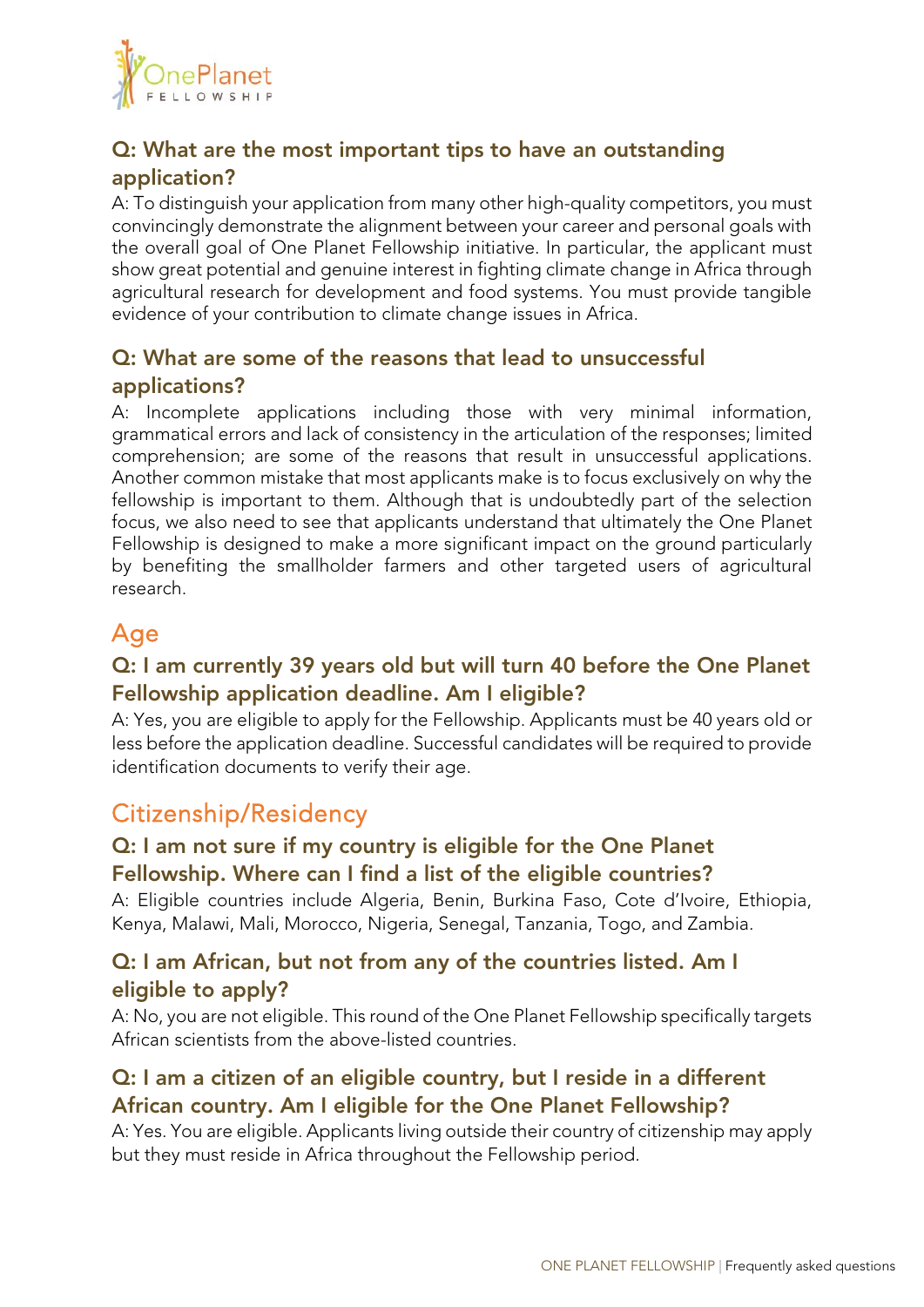

### Q: I am from an eligible country but leaving in a non-African country; am I eligible to apply for the One Planet Fellowship?

A: No. You are not eligible to apply. Eligible candidates are those who reside in an African country throughout the Fellowship period.

## Education and Employment

### Q: What is the minimum education level to apply for this Fellowship?

A: You must have completed and been awarded a master's degree by the time you apply for the Fellowship.

### Q: I am a PhD student and expect to complete my studies soon. Am I eligible to apply for this Fellowship?

A: Yes. You are eligible for the Fellowship. If you graduate with your Ph.D. by the start of the Fellowship, please indicate that on your application.

### Q: I am an African PhD candidate. Does the Fellowship provide research grants to support academic work?

A: No. The One Planet Fellowship is a capacity-building initiative for scientists and does not provide research grants.

### Q: I have met all other technical requirements, but I work in the private sector. Can I apply?

A: Yes. You are eligible to apply if your responsibilities involve research and development activities addressing climate change in agriculture and food systems in Africa

### Q: If I am selected for this Fellowship, do I need to have permission or support from my employer to participate in the fellowship?

A: Yes, you will be required to provide a letter of support from your institution. The letter is, however, not needed in the application phase.

### Q: How much do I get paid by participating in this Fellowship?

A: The One Planet Laureate Candidates do not receive any cash payments except token amounts to cover direct expenses for participation in events. We also do not pay sitting allowances. When attending a workshop or training sessions, your expenses are fully covered.

### Q: Will I be able to continue working in my current institution and take time off during the Fellowship to attend to other matters?

A: Yes. The Fellowship is non-residential, and the selected Candidates are expected to be fully engaged at their institutions during the Fellowship period. Candidates will participate in periodic training courses. You will also be required to meet with your mentor for about an hour once a month for a year. While in the Fellowship, you may be supported to participate in an Advanced Science Training (AST), which is a competitive component of the Fellowship. If you are selected for this training, you will